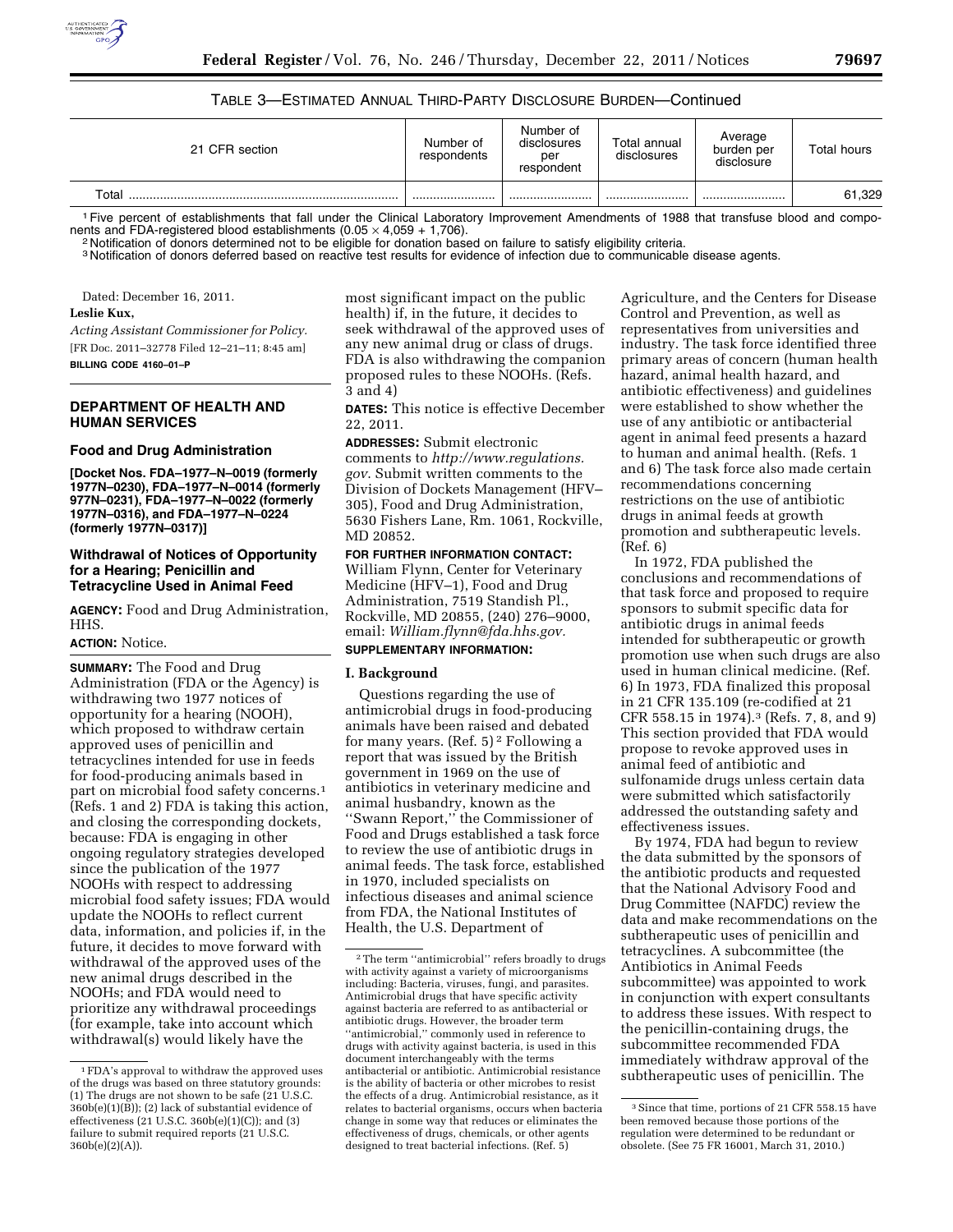NAFDC accepted the subcommittee's recommendation and recommended to FDA that it ''immediately withdraw approval for the subtherapeutic uses of penicillin, *i.e.,* growth promotion/feed efficiency, and disease control.'' 4 (Ref. 1) FDA accepted these recommendations. (Ref. 1)

With respect to the tetracyclinecontaining drugs, the subcommittee recommended that FDA: (1) Discontinue use for growth promotion and/or feed efficiency in all animal species for which effective substitutes are available; (2) permit their use for disease control where effective alternate drugs are unavailable; and (3) control the distribution of the tetracyclines to restrict their use. NAFDC did not accept the subcommittee's first two recommendations, and instead recommended that FDA make no changes in the permitted use of chlortetracycline and oxytetracycline in animal feed. (Ref. 2) The NAFDC did adopt the subcommittee's third recommendation that the addition of the tetracycline in feeds be restricted. (Ref. 2) FDA considered these recommendations and decided to propose withdrawal of approval of subtherapeutic uses of tetracyclines in animal feeds except for those conditions of use for which there are no safe and effective substitutes. (Ref. 2)

This process culminated in the 1977 publication of two NOOHs in the **Federal Register** on proposals by the Bureau of Veterinary Medicine (now Center for Veterinary Medicine) to withdraw all uses of penicillin in animal feed, and all subtherapeutic uses of tetracycline in animal feed except for: (1) Oxytetracyline, as an aid in the control of fowl cholera caused by *Pasteurella multocida* in chickens and infectious synovitis caused by *Mycoplama synoviae* in chickens and turkeys; and (2) chlortetracycline (a) as an aid in the maintenance of weight gains in the presence of respiratory diseases, such as shipping fever, in combination with sulfamethazine in beef cattle, (b) as an aid in the control of infectious synovitis caused by *M. pasteurella* in chickens and turkeys, (c) for the control of active infections of anaplasmosis in beef cattle, and (d) as an aid in reducing the incidence of virbrionic abortion in breeding sheep. (Ref. 1 and 2) 5 These NOOHs were

published on August 30, 1977 (penicillin) and October 21, 1977 (tetracycline).

At the same time, FDA also published two companion proposed rules proposing to amend the regulations to delete those provisions referencing the approved penicillin and tetracycline uses that would be affected by a withdrawal. (Refs. 3 and 4) FDA did not withdraw any approved use of penicillin or tetracyclines intended for use in feeds for food-producing animals as a result of these NOOHs, or finalize the proposed companion rules, and some new animal drug approvals for the use of these new animal drugs in feeds for food-producing animals remain in effect.

Although FDA initially granted some hearing requests to provide sponsors with the opportunity to present evidence on the safety of the NOOH products, Congress intervened before any hearing was held, directing FDA to hold in abeyance the implementation of its proposed withdrawal actions pending the outcome of further research related to the use of antibiotics in animal feed. (Refs. 10, 11, and 12)

#### **II. Discussion**

At this time, FDA is withdrawing the 1977 NOOHs because: (1) FDA is engaging in other ongoing regulatory strategies developed since the publication of the 1977 NOOHs with respect to addressing microbial food safety issues; (2) FDA would update the NOOHs to reflect current data, information, and policies if, in the future, it decides to move forward with withdrawal of the approved uses of the new animal drugs described in the NOOHs; and (3) FDA would need to prioritize any withdrawal proceedings (for example, take into account which withdrawal(s) would likely have the most significant impact on the public health) if, in the future, it decides to seek withdrawal of the approved uses of any new animal drug or class of drugs.

Although FDA is withdrawing the 1977 NOOHs, FDA remains concerned about the issue of antimicrobial resistance. Today's action should not be interpreted as a sign that FDA no longer has safety concerns or that FDA will not consider re-proposing withdrawal proceedings in the future, if necessary. FDA has not ruled out the prospect of future regulatory action, either with respect to the antimicrobial new animal drugs covered by the 1977 NOOHs or any others. However, as discussed further in this document, FDA intends

to focus its efforts for now on the potential for voluntary reform and the promotion of the judicious use of antimicrobials in the interest of public health. Importantly, this strategy leaves open the possibility of pursuing withdrawal proceedings at a later time if FDA's proposed strategy does not yield satisfactory results.

## *1. FDA Is Engaging in Other Ongoing Regulatory Strategies Developed Since the Publication of the 1977 NOOHs With Respect to Addressing Microbial Food Safety Issues*

Since the 1977 NOOHs published, FDA has continued to investigate the safety concerns associated with subtherapeutic uses of antibiotics intended for use in feeds for foodproducing animals. As mentioned previously, Congress directed FDA to hold proceedings with respect to the 1977 NOOHs in abeyance and instead to conduct more research on the issues in question. (Ref. 10, 11, and 12) In response, FDA contracted with the National Academy of Sciences (NAS) to conduct a study of the safety issues related to the use of antibiotics in animal feed. (Refs. 5 and 13) In particular, FDA asked the NAS to: (1) Study the human health effects of the subtherapeutic use of penicillin and tetracycline in animal feed; (2) review and analyze published and unpublished epidemiological and other data necessary to assess human health consequences of such use; (3) assess the scientific feasibility of additional epidemiological studies; and (4) make recommendations about additional research needed. (Refs. 5 and 9)

The NAS issued its report in 1980, concluding that a very limited amount of epidemiological research had been completed on either the subtherapeutic or therapeutic use of antimicrobials in animal feeds and that existing data could neither prove nor disprove the postulated hazards to human health from subtherapeutic antimicrobial use in animal feed. (Refs. 5 and 9) The report stated that ''[t]he lack of data linking human illness with subtherapeutic levels of antimicrobials must not be equated with proof that the proposed hazards do not exist. The research necessary to establish and measure a definitive risk has not been conducted and, indeed, may not be possible.'' (Refs. 5 and 13)

In 1984, FDA contracted with the Seattle-King County Health Department to complete a study intended to provide additional information regarding potential public health concerns regarding the use of antimicrobial drugs in animal feed. The study focused on

<sup>4</sup> Generally, FDA no longer considers disease control or prevention to be subtherapeutic uses.

<sup>5</sup>These matters were assigned Docket Numbers 77N–0230 and 77N–0316, respectively. Since the original dockets were opened, FDA started using a different numbering convention. Docket Number 77N–0230 is now Docket Number FDA–1977–N–

<sup>0019,</sup> and Docket Number 77N–0316 is now Docket Number FDA–1977–N–0022.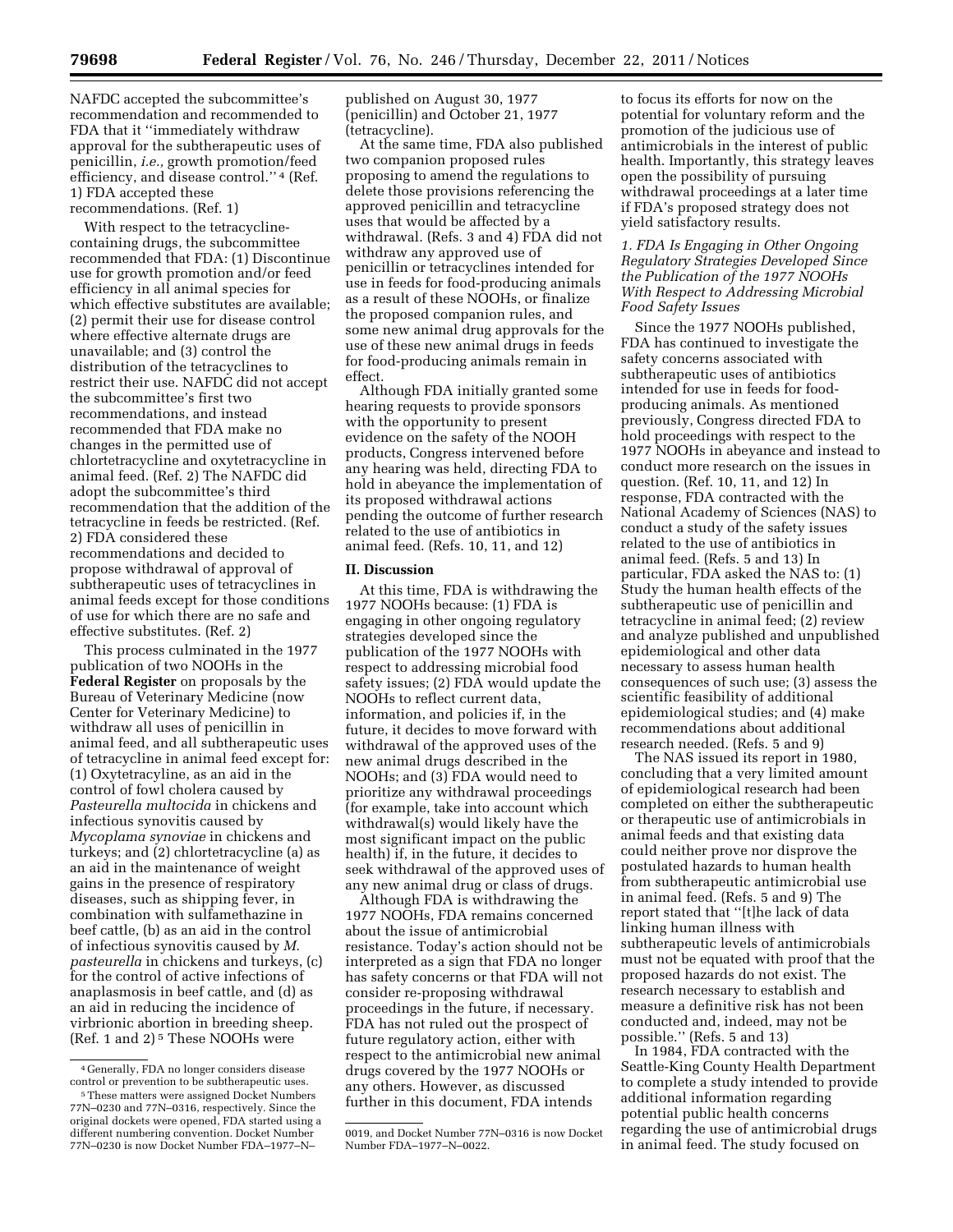the relationship between the occurrence of *Salmonella spp.* (*Salmonella*) and *Campylobacter jejuni* (*C. jejuni*) in foods of animal origin and the occurrence of human illness caused by those two organisms. The study report indicated that the bacteria obtained from human cases and those obtained from retail poultry had similar antibiotic susceptibility patterns, including similar levels of resistance to tetracycline. (Refs. 5 and 14)

In 1987, FDA asked the Institute of Medicine to conduct an independent review of the human health risks associated with the subtherapeutic uses of penicillin and tetracycline in animal feed. (Refs. 5 and 15) The IOM established a committee which developed a risk-analysis model using data on *Salmonella* infections that resulted in human death. (Refs. 5 and 15) The Committee did not find a substantial body of direct evidence establishing conclusively the presence of a human health hazard resulting from the use of subtherapeutic concentrations of penicillin and the tetracyclines in animal feeds. (Refs. 5 and 15) Nonetheless, the Committee found a considerable body of indirect evidence implicating both the subtherapeutic and therapeutic use of antimicrobials as a potential human health hazard, and made recommendations for further study of the issue.6 (Refs. 5 and 15)

During the 1990's, FDA continued to investigate the potential risks associated with the use of antibiotic drugs intended for use in feeds for foodproducing animals and how to mitigate risks associated with such use. In 1999, FDA published a concept paper titled, ''Proposed Framework For Evaluating and Assuring the Human Safety of the

Microbial Effects of Antimicrobial New Animal Drugs Intended for Use in Food-Producing Animals'' (''Framework Document''). (Ref. 19) Among other things, the Framework Document called for revisions to the pre-approval safety assessment for antimicrobial new animal drugs, and the categorization of antimicrobial drugs based on their importance to human medicine. (Ref. 19)

In 2003, FDA published a final guidance for industry (GFI #152), outlining an approach for conducting a qualitative risk assessment to evaluate human food safety with respect to the potential microbiological effects of antimicrobial new animal drugs on food-borne bacteria of human health concern. (Ref. 20) The importance of a drug for human medical therapy is a key factor to be considered in the evaluation. (Ref. 20) Since 2003, FDA has applied the principles contained in GFI #152 when assessing antimicrobial resistance risks for antimicrobial drugs as part of the new animal drug approval process. In some cases, this has had the effect of limiting the claims for which such drugs are approved while still protecting animal and human health.

Recognizing that already-approved antimicrobial new animal drugs also have antimicrobial resistance risks associated with their use, FDA began to look at the safety of some of these already approved drugs. However, because the process of reviewing safety information for antimicrobial drugs approved before 2003 (and pursuing withdrawal proceedings if appropriate in some cases) would take many years and would impose significant resource demands on the Agency, FDA began thinking about alternate approaches to address safety concerns. As a result, in June 2010 FDA proposed a different strategy to promote the judicious use of medically important antimicrobials in food-producing animals in a draft guidance for industry titled ''The Judicious Use of Medically Important Antimicrobial Drugs in Food-Producing Animals'' (draft GFI #209). (Ref. 5) Generally speaking, judicious uses would be those uses that are appropriate and necessary to maintaining the health of humans and animals.

Draft GFI #209 proposes two principles aimed at ensuring the judicious use of medically important antimicrobials in food-producing animals. The first principle described in the draft guidance is that the use of medically important antimicrobial drugs in food-producing animals should be limited to those uses that are considered necessary for assuring animal health. (Ref. 5) As set out in the draft guidance,

FDA does not consider production uses of such drugs to be necessary for assuring animal health because, unlike other uses, production uses are not directed at any specifically identified disease, but rather are expressly indicated and used for the purpose of enhancing the production of animalderived products (*e.g.,* promoting faster weight gain or improving feed efficiency). (Ref. 5) The second principle set out in the draft guidance is that the use of medically important antimicrobial drugs in food-producing animals should be limited to those uses that include veterinary oversight or consultation. (Ref. 5) This principle speaks to the need for the scientific and clinical training of licensed veterinarians to assure that medically important antimicrobials are used in a judicious manner.

Based on feedback the Agency received following the issuance of draft GFI #209, FDA believes that the animal pharmaceutical industry is generally responsive to the prospect of working cooperatively with the Agency to accomplish the principles recommended in draft GFI #209. FDA intends to work with sponsors who approach FDA and are interested in working cooperatively with the Agency to phase out production uses of medically important antimicrobials, and to achieve an orderly transition of medically important antimicrobials currently approved for over-the-counter use in food-producing animals to a marketing status that involves veterinary oversight (*i.e.,* veterinary feed directive (VFD) status for feed use drugs and prescription status for drugs approved for use through other routes of administration).

As part of the proposed strategy, FDA issued an advance notice of proposed rulemaking (ANPRM) on March 29, 2010 (75 FR 15387), to seek public comment on whether and to what extent efficiency improvements should be made to the current VFD process as set forth in FDA's regulation at 21 CFR 558.6. (Ref. 21) FDA received numerous public comments in response to the ANPRM and is taking those comments into account in considering possible revisions to this regulation.

FDA believes that the strategy set out in draft GFI #209 represents another pathway to achieving the same goals contemplated by the 1977 NOOHs, *i.e.,*  the judicious use of medically important antimicrobial drugs. FDA believes that by implementing this strategy and proceeding in part under the statutory authority provided under the Animal

<sup>6</sup>FDA's draft guidance titled ''The Judicious Use of Medically Important Antimicrobial Drugs in Food-Producing Animals'' (Draft GFI #209) contains information on additional key studies relevant to this issue. For example, in 1997, the World Health Organization (WHO) issued a report which concluded that all uses of antimicrobials lead to the selection of resistant forms of bacteria and that ''low-level, long-term exposure to antimicrobials may have greater selective potential than shortterm, full-dose therapeutic use.'' (Ref. 17) The WHO report contained several recommendations, including a recommendation that the use of antimicrobial drugs for growth promotion in animals be terminated if these drugs are also prescribed for use as anti-infective agents in human medicine or if they are known to induce crossresistance to antimicrobials used for human medical therapy. (Ref. 17) It also recommended that national practices of antimicrobial use in animals be reviewed, and policies be developed to reduce the risks of selection and dissemination of antimicrobial resistance. (Ref. 17) Further, in 1999 the National Research Council issued a report that, among other things, recommended that further development and use of antibiotics in both human and animal medicine have oversight by an interdisciplinary panel of experts. (Ref. 18)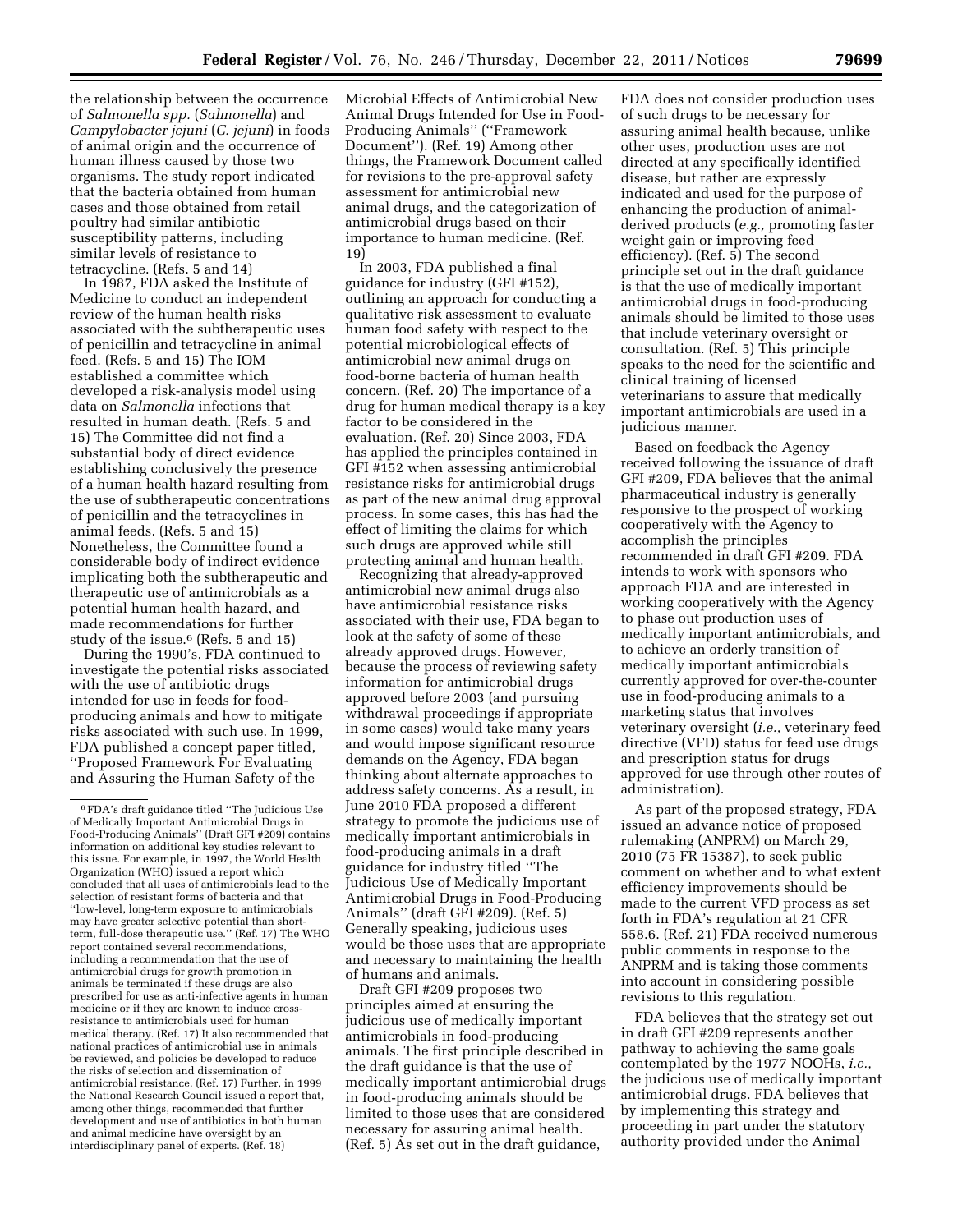Drug Availability Act of 1996 (ADAA) 7 to designate drugs as VFD drugs (authority which was not available in 1977), it will achieve its goal of promoting the judicious use of antimicrobial drugs in a more timely and resource-efficient manner than could be accomplished otherwise.8

*2. FDA Would Update the NOOHs To Reflect Current Data, Information and Policies If, in the Future, it Decides To Move Forward With the Withdrawal of the Approved Uses of the New Animal Drugs Described in the NOOHs* 

Although FDA is optimistic that its proposed strategy to achieve the judicious use of all medically important antimicrobials, as set out in draft GFI #209, will be successful, it has not foreclosed the possibility of using the withdrawal provisions in the Federal Food, Drug, and Cosmetic Act, if necessary, in the future. This applies not only to the classes of antimicrobial drugs covered by the 1977 NOOHs, but also any other production use claims (*i.e.,* growth promotion/feed efficiency uses) for a medically important antimicrobial new animal drug or class of drugs intended for use in foodproducing animals. However, if FDA were to pursue withdrawal of approval of any production use claims, it would first publish a notice in the **Federal Register** giving the sponsor(s) of the affected new animal drug(s) notice of the proposed withdrawal(s) and an opportunity for a hearing.

If, at some future time, FDA decides to proceed with the withdrawal of the production uses of penicillins and tetracyclines intended for use in feeds for food-producing animals that were the subject of the 1977 NOOHs, it would publish a new **Federal Register** notice giving sponsors an opportunity for a hearing on the matter. A new notice would be appropriate for many reasons.

8FDA's experience with contested, formal withdrawal proceedings is that the process can consume extensive periods of time and significant amounts of Agency resources. For example, when FDA withdrew a class of animal drugs called nitrofurans in 1991, the proceedings took nearly 20 years. In another proceeding, the withdrawal of diethylstilbestrol (''DES'') in animals became final in 1979, 7 years after issuance of an NOOH. More recently, the withdrawal of enrofloxacin for use in poultry took almost 5 years and cost FDA approximately \$3.3 million.

First, more than three decades have passed since the original notice appeared in the **Federal Register**. FDA would publish a new **Federal Register**  notice to ensure all current sponsors of the approved new animal drugs are properly notified and have an opportunity to request a hearing.

Second, not all uses proposed to be withdrawn in the 1977 NOOHs are still approved. The 1977 NOOH which proposed withdrawal of all penicillincontaining premixes intended for use in animal feed also included the thenapproved therapeutic uses of penicillin in feed. The stated grounds for proposing to withdraw approval of the therapeutic uses of the penicillincontaining premixes were that there was not substantial evidence of effectiveness of these products for the claimed therapeutic uses. However, there are no currently approved therapeutic uses of penicillins in animal feed.

Third, the body of scientific information relevant to the use of penicillins and tetracyclines in animal feeds has grown since 1977. If the Agency were to pursue the NOOHs, FDA would need to provide notice to the sponsors that the information available since 1977 would be used to support the proposal to withdraw the approved uses of the drugs.

For example, in the early 1990's FDA began collaborating with other government agencies to track antibiotic resistance in foodborne bacteria through a national public health surveillance system, known as the National Antimicrobial Resistance Monitoring System or ''NARMS,'' established to monitor antimicrobial susceptibility among enteric bacteria from humans, retail meats, and food animals. (Ref. 22) Also, since the 1977 NOOHs published, there have been numerous reports, including those by the National Academy of Sciences (Ref. 13), the Institute of Medicine (Ref. 15), the World Health Organization (Ref. 17), and the National Research Council (Ref. 18), that have reviewed available information and made recommendations. In addition, there have been advances in our understanding of the genetics of resistance (*e.g.,* ways in which bacteria accumulate multiple resistance genes).

Fourth, FDA would need to provide notice regarding which approved uses were the subject of the NOOH. In the past, FDA has referred to 'subtherapeutic'' uses at various times to include: (1) ''Increased rate of gain, disease prevention, etc."  $(Ref. 7)$ ;  $(2)$ ''any use of an antibacterial drug continuously in feed for longer than 14 days'' (Ref. 23); and (3) ''lower levels

than therapeutic levels needed to cure disease.'' (Refs. 1 and 2) FDA's thinking on this issue has evolved over the last three decades, and FDA now generally considers disease control and prevention claims to be judicious uses (in other words, therapeutic uses), especially when the drug is administered at the direction and under the oversight of a licensed veterinarian. (Ref. 5)

*3. FDA Would Need To Prioritize Any Withdrawal Proceedings (for Example, Take Into Account Which Withdrawal(s) Would Likely Have the Most Significant Impact on the Public Health) if, in the Future, It Decides To Seek Withdrawal of the Approved Uses of Any New Animal Drug or Class of Drugs* 

To the extent that FDA decides to move forward with withdrawal proceedings for any medically important antimicrobial drugs intended for use in feeds for food-producing animals, it would need to prioritize which withdrawal(s) to propose first based on various considerations, including which withdrawal(s) would have the most significant impact on the public health. It is possible that FDA would conclude that its judicious use goals would better be achieved by first pursuing withdrawals of drugs other than penicillins and tetracyclines. FDA notes that it would need to conduct such an evaluation regardless of the statutory grounds contemplated for the withdrawal action.

#### **III. Conclusion**

At this time, FDA is withdrawing the 1977 NOOHs because: (1) FDA is engaging in other ongoing regulatory strategies developed since the publication of the 1977 NOOHs with respect to addressing microbial food safety issues; (2) FDA would update the NOOHs to reflect current data, information, and policies if, in the future, it decides to move forward with withdrawal of the approved uses of the new animal drugs described in the NOOHs; and (3) FDA would need to prioritize any withdrawal proceedings (for example, take into account which withdrawal(s) would likely have the most significant impact on the public health) if, in the future, it decides to seek withdrawal of the approved uses of any new animal drug or class of drugs.

Although FDA is withdrawing the 1977 NOOHs, FDA continues to view antimicrobial resistance as a significant public health issue. Today's action should not be interpreted as a sign that FDA no longer has safety concerns about the use of medically important antibiotics in food producing animals or

<sup>7</sup>ADAA (Pub. L. 104–250), which was signed into law on October 9, 1996, introduced several amendments to the Federal Food, Drug, and Cosmetic Act that provided FDA with more flexibility in how it regulates animal drugs and animal feeds. One such amendment made by the law was to add a new ''veterinary feed directive'' category of new animal drugs to allow the approval and use of drugs in animal feed on a veterinarian's order while incorporating safeguards to help ensure the safe use of the drug.